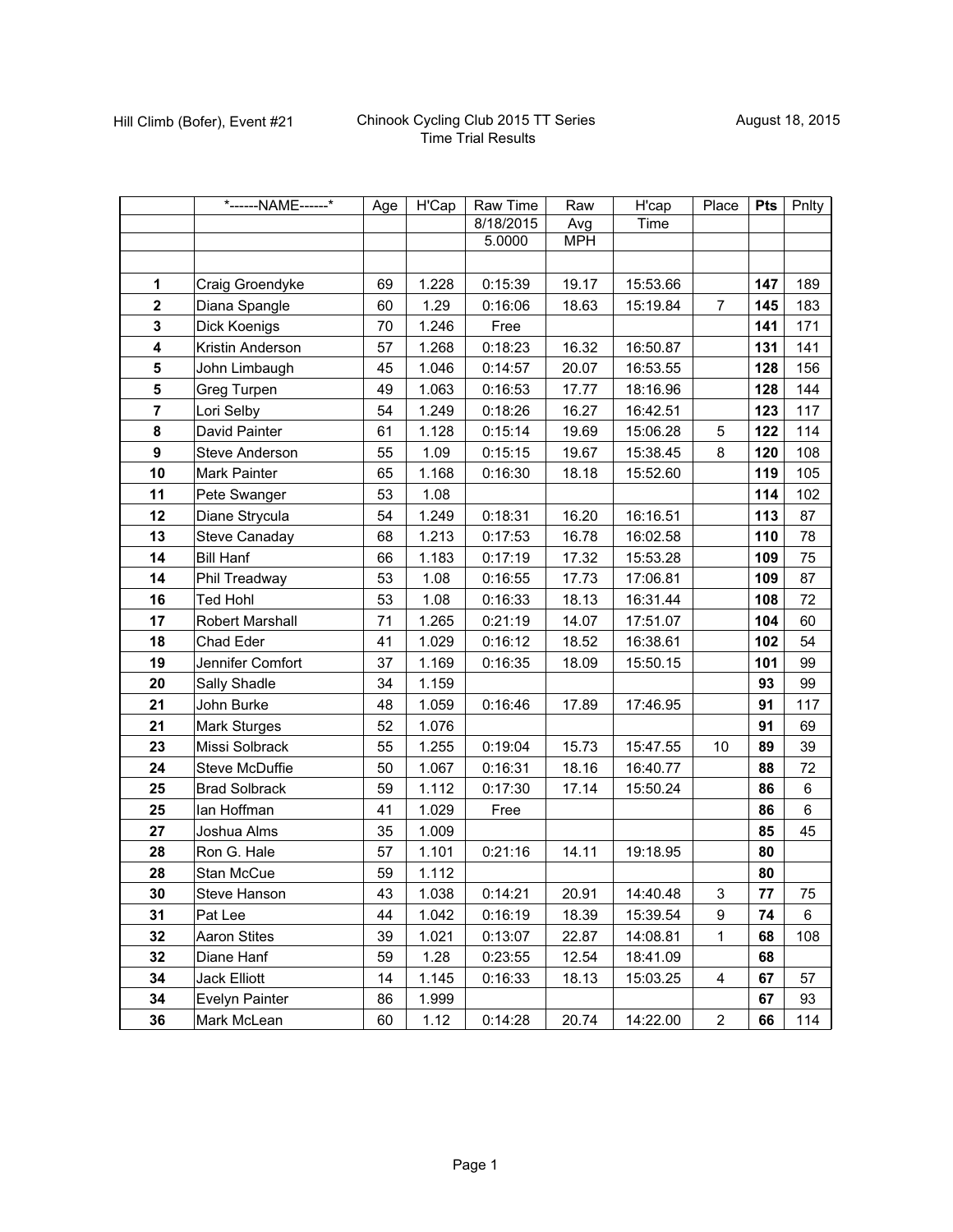| 37 | <b>Tim Elliott</b>     | 63 | 1.145        |         |       |          |   | 64 | 120 |
|----|------------------------|----|--------------|---------|-------|----------|---|----|-----|
| 38 | <b>Summer Sturges</b>  | 19 | 1.143        |         |       |          |   | 57 | 15  |
| 39 | <b>Brad Atencio</b>    | 51 | 1.071        | 0:20:58 | 14.31 | 19:34.60 |   | 56 |     |
| 39 | Tom Kirchner           | 67 | 1.198        |         |       |          |   | 56 |     |
| 41 | Dave Fischer           | 65 | 1.168        |         |       |          |   | 54 | 18  |
| 42 | Catiana Coghlan        | 38 | 1.173        |         |       |          |   | 53 | 75  |
| 43 | Philip Nelson          | 43 | 1.038        |         |       |          |   | 51 | 33  |
| 44 | <b>Brian Schur</b>     | 42 | 1.033        | 0:15:30 | 19.35 | 15:15.29 | 6 | 50 | 30  |
| 44 | Darrel Brown           | 35 | 1.009        |         |       |          |   | 50 | 18  |
| 46 | Carolyn Sturges        | 50 | 1.229        |         |       |          |   | 48 |     |
| 47 | Alexis Atencio         | 15 | 1.223        |         |       |          |   | 44 |     |
| 47 | <b>Richard Grondin</b> | 57 | 1.101        |         |       |          |   | 44 |     |
| 47 | Scott Sarber           | 46 | 1.05         |         |       |          |   | 44 |     |
| 50 | Anne Farawila          | 40 | 1.181        |         |       |          |   | 42 | 18  |
| 50 | Keyon Maljai           | 34 | 1.006        |         |       |          |   | 42 | 18  |
| 52 | Porter Withers         | 15 | 1.095        |         |       |          |   | 41 | 15  |
| 53 | Paul Meier             | 62 | 1.137        | 0:21:23 | 14.03 | 18:48.41 |   | 40 |     |
| 53 | Mike Larche            | 26 | 1            | 0:23:01 | 13.03 | 23:01.00 |   | 40 |     |
| 53 | Leah Swanger           | 50 | 1.229        |         |       |          |   | 40 |     |
| 56 | <b>Barry Nichols</b>   | 42 | 1.033        |         |       |          |   | 36 |     |
| 57 | Robert Bartol          | 47 | 1.054        |         |       |          |   | 32 | 24  |
| 57 | <b>Becky Bechtold</b>  | 70 | 1.436        |         |       |          |   | 32 |     |
| 59 | Shari Elliott          | 47 | 1.214        | 0:25:00 | 12.00 | 20:35.58 |   | 28 |     |
| 59 | Deborah Burke          | 45 | 1.205        |         |       |          |   | 28 | 24  |
| 59 | George Fraga           | 54 | 1.084        |         |       |          |   | 28 | 18  |
| 59 | <b>Bill Pofahl</b>     | 64 | 1.154        |         |       |          |   | 28 |     |
| 63 | John MacArthur         | 51 | 1.071        |         |       |          |   | 27 | 9   |
| 64 | Chris Johnson          | 39 | 1.021        |         |       |          |   | 24 |     |
| 64 | Morgan Larche          | 25 | 1.143        |         |       |          |   | 24 |     |
| 64 | Andy Streibeck         | 26 | 1            |         |       |          |   | 24 | 24  |
| 67 | Linda McLean           | 59 | 1.28         |         |       |          |   | 23 | 21  |
| 68 | Navindra Gunawardena   | 33 | 1.003        |         |       |          |   | 20 |     |
| 68 | Jon Page               | 53 | 1.08         |         |       |          |   | 20 |     |
| 70 | Porter McMichael       | 18 | $\mathbf{1}$ |         |       |          |   | 16 |     |
| 70 | Ken Call               | 49 | 1.063        |         |       |          |   | 16 | 24  |
| 70 | Ron D. Hale            | 56 | 1.095        |         |       |          |   | 16 |     |
| 70 | Florence Kirchner      | 68 | 1.397        |         |       |          |   | 16 |     |
| 70 | Michael Mealer         | 35 | 1.009        |         |       |          |   | 16 |     |
| 70 | <b>April Ottey</b>     | 49 | 1.224        |         |       |          |   | 16 |     |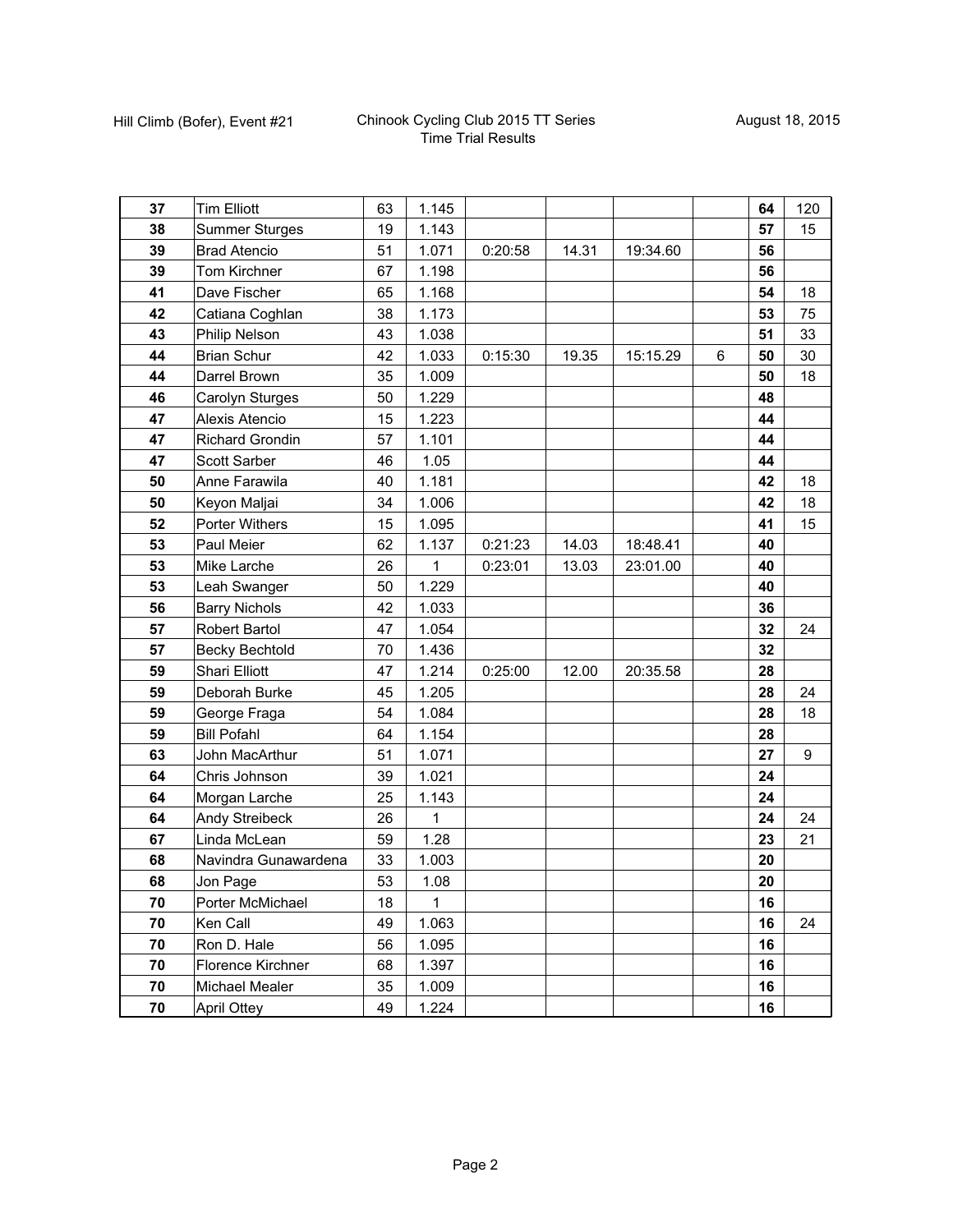| 70 | Tom Owen            | 59 | 1.112 |  |  | 16 |   |
|----|---------------------|----|-------|--|--|----|---|
| 70 | Wendy Owen          | 56 | 1.261 |  |  | 16 |   |
| 70 | Abigail Withers     | 14 | 1.272 |  |  | 16 |   |
| 79 | Peter Archambault   | 44 | 1.042 |  |  | 13 | 3 |
| 80 | JimaLee Painter     | 61 | 1.3   |  |  | 12 |   |
| 80 | Jim Willis          | 45 | 1.046 |  |  | 12 |   |
| 82 | Lewis Kenworthy     | 58 | 1.106 |  |  | 8  |   |
| 82 | Erin Plumb          | 42 | 1.19  |  |  | 8  |   |
| 82 | <b>Torka Poet</b>   | 49 | 1.224 |  |  | 8  |   |
| 82 | <b>Lance Stites</b> | 14 | 1.145 |  |  | 8  |   |
| 82 | Luke Sturges        | 13 | 1.2   |  |  | 8  |   |
| 82 | Montana Sturges     | 21 | 1     |  |  | 8  |   |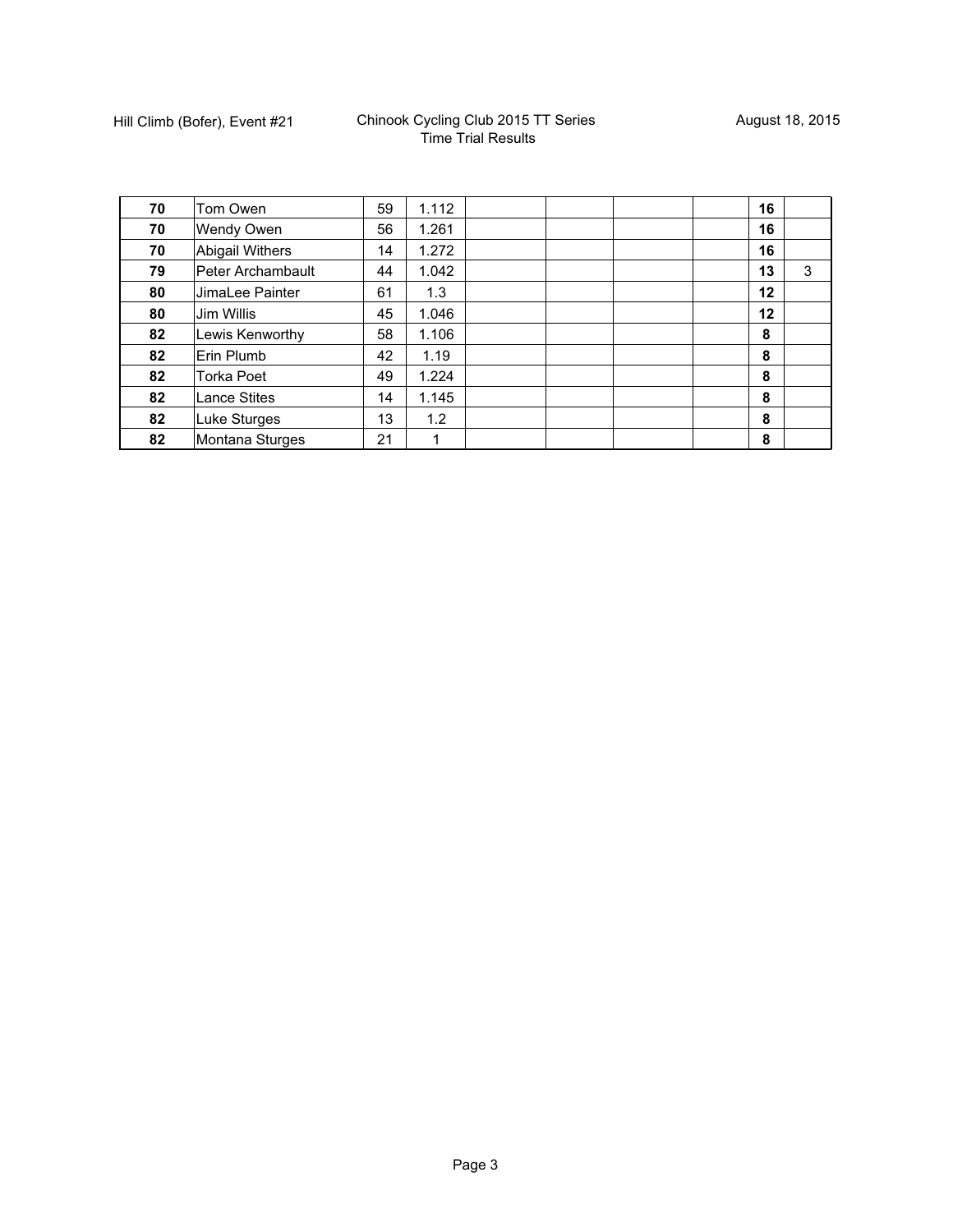| *------NAME------*    | Age | H'Cap | Raw Time  | Raw        | H'cap       | Place          | Pts | Pnlty          |
|-----------------------|-----|-------|-----------|------------|-------------|----------------|-----|----------------|
|                       |     |       | 8/18/2015 | Avg        | <b>Time</b> |                |     |                |
|                       |     |       | 5.0000    | <b>MPH</b> |             |                |     |                |
|                       |     |       |           |            |             |                |     |                |
| <b>Aaron Stites</b>   | 39  | 1.021 | 0:13:07   | 22.87      | 14:08.81    | 1              | 68  | 108            |
| Mark McLean           | 60  | 1.12  | 0:14:28   | 20.74      | 14:22.00    | $\overline{c}$ | 66  | 114            |
| Steve Hanson          | 43  | 1.038 | 0:14:21   | 20.91      | 14:40.48    | 3              | 77  | 75             |
| <b>Jack Elliott</b>   | 14  | 1.145 | 0:16:33   | 18.13      | 15:03.25    | 4              | 67  | 57             |
| David Painter         | 61  | 1.128 | 0:15:14   | 19.69      | 15:06.28    | 5              | 122 | 114            |
| <b>Brian Schur</b>    | 42  | 1.033 | 0:15:30   | 19.35      | 15:15.29    | 6              | 50  | 30             |
| Diana Spangle         | 60  | 1.29  | 0:16:06   | 18.63      | 15:19.84    | $\overline{7}$ | 145 | 183            |
| <b>Steve Anderson</b> | 55  | 1.09  | 0:15:15   | 19.67      | 15:38.45    | 8              | 120 | 108            |
| Pat Lee               | 44  | 1.042 | 0:16:19   | 18.39      | 15:39.54    | 9              | 74  | 6              |
| Missi Solbrack        | 55  | 1.255 | 0:19:04   | 15.73      | 15:47.55    | 10             | 89  | 39             |
| Jennifer Comfort      | 37  | 1.169 | 0:16:35   | 18.09      | 15:50.15    |                | 101 | 99             |
| <b>Brad Solbrack</b>  | 59  | 1.112 | 0:17:30   | 17.14      | 15:50.24    |                | 86  | $6\phantom{a}$ |
| Mark Painter          | 65  | 1.168 | 0:16:30   | 18.18      | 15:52.60    |                | 119 | 105            |
| <b>Bill Hanf</b>      | 66  | 1.183 | 0:17:19   | 17.32      | 15:53.28    |                | 109 | 75             |
| Craig Groendyke       | 69  | 1.228 | 0:15:39   | 19.17      | 15:53.66    |                | 147 | 189            |
| <b>Steve Canaday</b>  | 68  | 1.213 | 0:17:53   | 16.78      | 16:02.58    |                | 110 | 78             |
| Diane Strycula        | 54  | 1.249 | 0:18:31   | 16.20      | 16:16.51    |                | 113 | 87             |
| <b>Ted Hohl</b>       | 53  | 1.08  | 0:16:33   | 18.13      | 16:31.44    |                | 108 | 72             |
| Chad Eder             | 41  | 1.029 | 0:16:12   | 18.52      | 16:38.61    |                | 102 | 54             |
| Steve McDuffie        | 50  | 1.067 | 0:16:31   | 18.16      | 16:40.77    |                | 88  | 72             |
| Lori Selby            | 54  | 1.249 | 0:18:26   | 16.27      | 16:42.51    |                | 123 | 117            |
| Kristin Anderson      | 57  | 1.268 | 0:18:23   | 16.32      | 16:50.87    |                | 131 | 141            |
| John Limbaugh         | 45  | 1.046 | 0:14:57   | 20.07      | 16:53.55    |                | 128 | 156            |
| Phil Treadway         | 53  | 1.08  | 0:16:55   | 17.73      | 17:06.81    |                | 109 | 87             |
| John Burke            | 48  | 1.059 | 0:16:46   | 17.89      | 17:46.95    |                | 91  | 117            |
| Robert Marshall       | 71  | 1.265 | 0:21:19   | 14.07      | 17:51.07    |                | 104 | 60             |
| Greg Turpen           | 49  | 1.063 | 0:16:53   | 17.77      | 18:16.96    |                | 128 | 144            |
| Diane Hanf            | 59  | 1.28  | 0:23:55   | 12.54      | 18:41.09    |                | 68  |                |
| Paul Meier            | 62  | 1.137 | 0:21:23   | 14.03      | 18:48.41    |                | 40  |                |
| Ron G. Hale           | 57  | 1.101 | 0:21:16   | 14.11      | 19:18.95    |                | 80  |                |
| <b>Brad Atencio</b>   | 51  | 1.071 | 0:20:58   | 14.31      | 19:34.60    |                | 56  |                |
| Shari Elliott         | 47  | 1.214 | 0:25:00   | 12.00      | 20:35.58    |                | 28  |                |
| Mike Larche           | 26  | 1     | 0:23:01   | 13.03      | 23:01.00    |                | 40  |                |
| Pete Swanger          | 53  | 1.08  |           |            |             |                | 114 | 102            |
| Sally Shadle          | 34  | 1.159 |           |            |             |                | 93  | 99             |
| Mark Sturges          | 52  | 1.076 |           |            |             |                | 91  | 69             |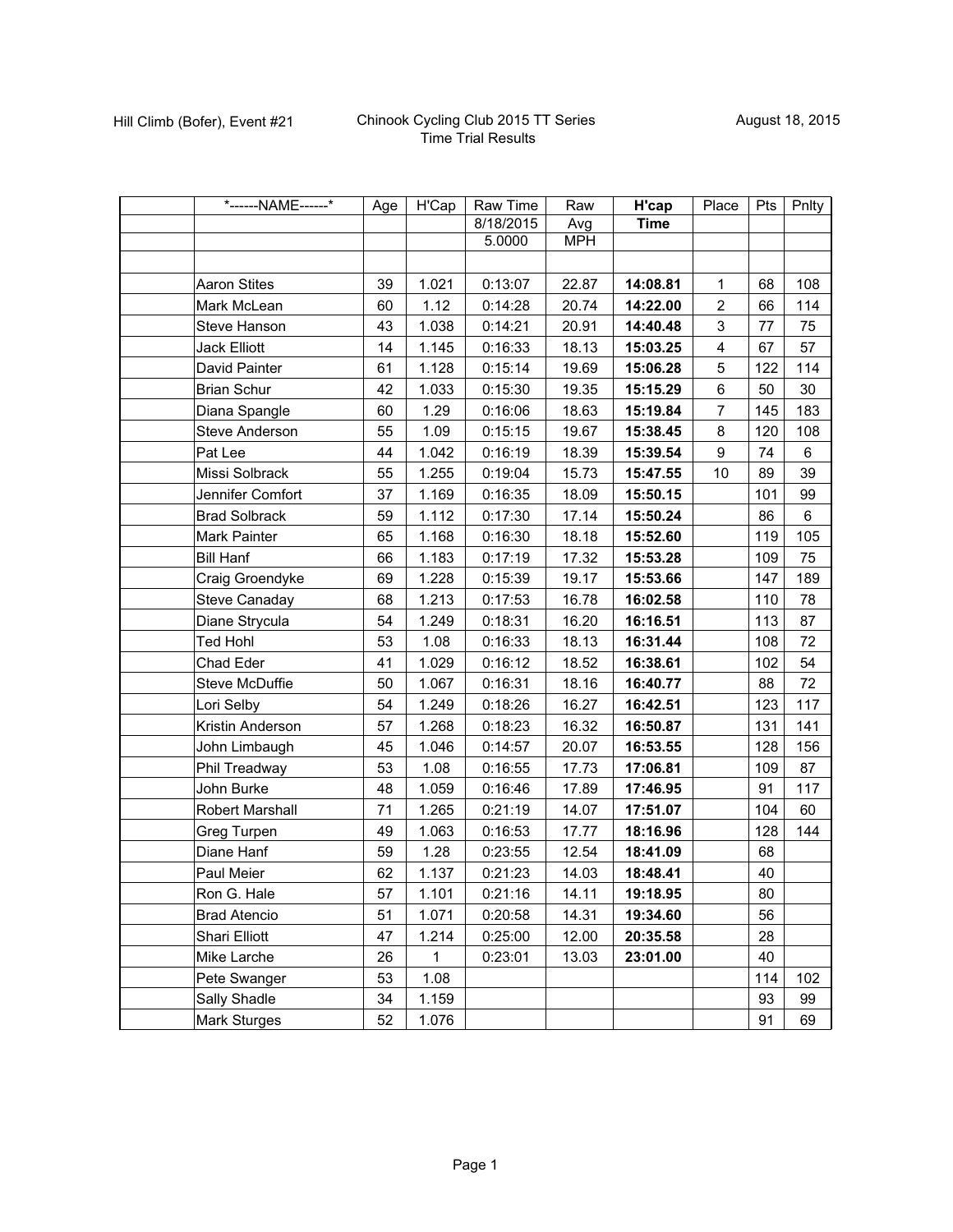| Joshua Alms            | 35 | 1.009 |  |  | 85 | 45  |
|------------------------|----|-------|--|--|----|-----|
| Stan McCue             | 59 | 1.112 |  |  | 80 |     |
| Evelyn Painter         | 86 | 1.999 |  |  | 67 | 93  |
| <b>Tim Elliott</b>     | 63 | 1.145 |  |  | 64 | 120 |
| <b>Summer Sturges</b>  | 19 | 1.143 |  |  | 57 | 15  |
| Tom Kirchner           | 67 | 1.198 |  |  | 56 |     |
| Dave Fischer           | 65 | 1.168 |  |  | 54 | 18  |
| Philip Nelson          | 43 | 1.038 |  |  | 51 | 33  |
| Darrel Brown           | 35 | 1.009 |  |  | 50 | 18  |
| Carolyn Sturges        | 50 | 1.229 |  |  | 48 |     |
| Alexis Atencio         | 15 | 1.223 |  |  | 44 |     |
| <b>Richard Grondin</b> | 57 | 1.101 |  |  | 44 |     |
| Scott Sarber           | 46 | 1.05  |  |  | 44 |     |
| Anne Farawila          | 40 | 1.181 |  |  | 42 | 18  |
| Keyon Maljai           | 34 | 1.006 |  |  | 42 | 18  |
| Porter Withers         | 15 | 1.095 |  |  | 41 | 15  |
| Leah Swanger           | 50 | 1.229 |  |  | 40 |     |
| <b>Barry Nichols</b>   | 42 | 1.033 |  |  | 36 |     |
| <b>Robert Bartol</b>   | 47 | 1.054 |  |  | 32 | 24  |
| <b>Becky Bechtold</b>  | 70 | 1.436 |  |  | 32 |     |
| Deborah Burke          | 45 | 1.205 |  |  | 28 | 24  |
| George Fraga           | 54 | 1.084 |  |  | 28 | 18  |
| <b>Bill Pofahl</b>     | 64 | 1.154 |  |  | 28 |     |
| John MacArthur         | 51 | 1.071 |  |  | 27 | 9   |
| Chris Johnson          | 39 | 1.021 |  |  | 24 |     |
| Morgan Larche          | 25 | 1.143 |  |  | 24 |     |
| Andy Streibeck         | 26 | 1     |  |  | 24 | 24  |
| Linda McLean           | 59 | 1.28  |  |  | 23 | 21  |
| Navindra Gunawardena   | 33 | 1.003 |  |  | 20 |     |
| Jon Page               | 53 | 1.08  |  |  | 20 |     |
| Porter McMichael       | 18 | 1     |  |  | 16 |     |
| Ken Call               | 49 | 1.063 |  |  | 16 | 24  |
| Ron D. Hale            | 56 | 1.095 |  |  | 16 |     |
| Florence Kirchner      | 68 | 1.397 |  |  | 16 |     |
| <b>Michael Mealer</b>  | 35 | 1.009 |  |  | 16 |     |
| <b>April Ottey</b>     | 49 | 1.224 |  |  | 16 |     |
| Tom Owen               | 59 | 1.112 |  |  | 16 |     |
| Wendy Owen             | 56 | 1.261 |  |  | 16 |     |
| Abigail Withers        | 14 | 1.272 |  |  | 16 |     |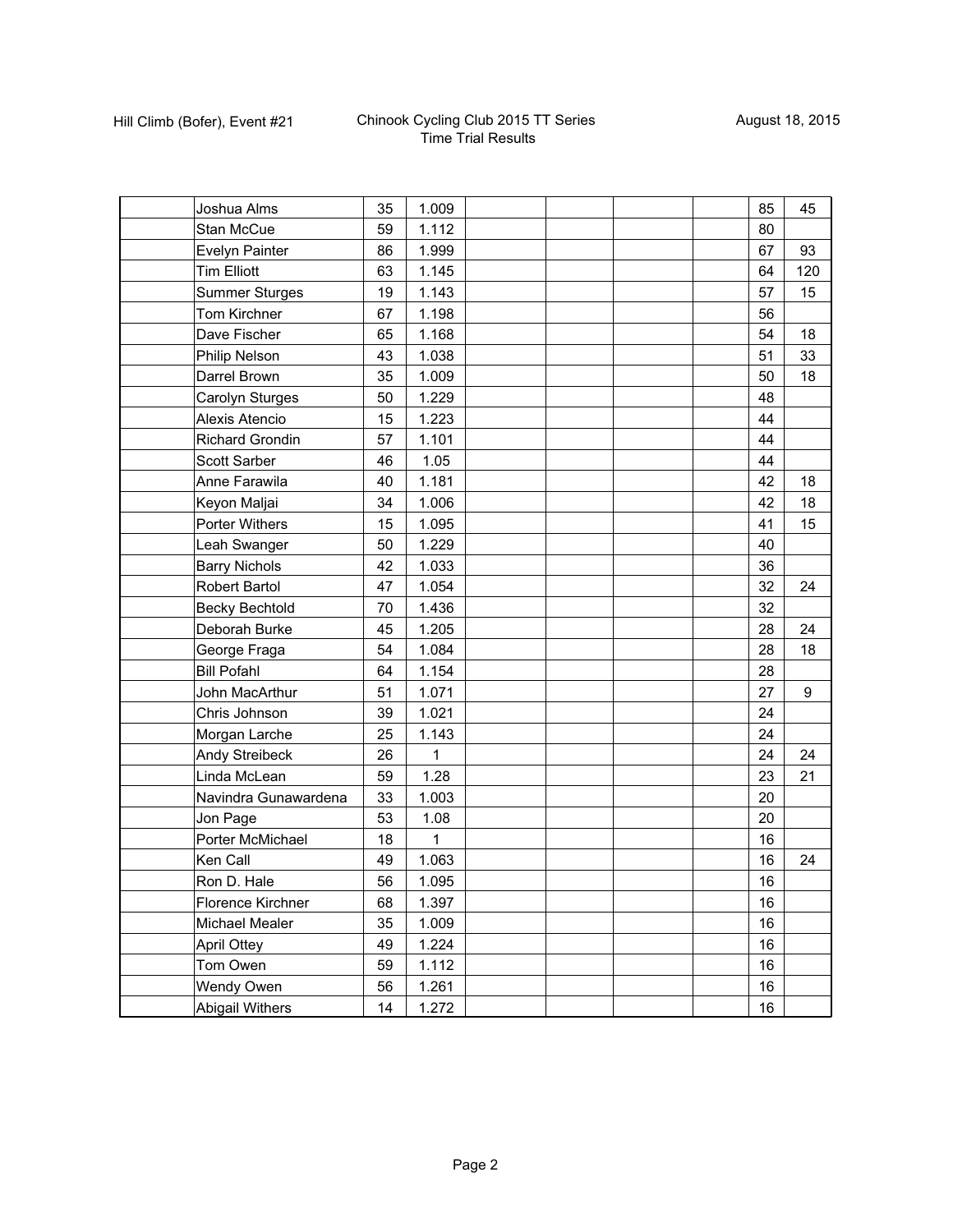| Peter Archambault   | 44 | 1.042 |      |  | 13                | 3   |
|---------------------|----|-------|------|--|-------------------|-----|
| JimaLee Painter     | 61 | 1.3   |      |  | $12 \overline{ }$ |     |
| Jim Willis          | 45 | 1.046 |      |  | 12                |     |
| Lewis Kenworthy     | 58 | 1.106 |      |  | 8                 |     |
| Erin Plumb          | 42 | 1.19  |      |  | 8                 |     |
| <b>Torka Poet</b>   | 49 | 1.224 |      |  | 8                 |     |
| <b>Lance Stites</b> | 14 | 1.145 |      |  | 8                 |     |
| <b>Luke Sturges</b> | 13 | 1.2   |      |  | 8                 |     |
| Montana Sturges     | 21 |       |      |  | 8                 |     |
| Dick Koenigs        | 70 | 1.246 | Free |  | 141               | 171 |
| lan Hoffman         | 41 | 1.029 | Free |  | 86                | 6   |
| Catiana Coghlan     | 38 | 1.173 |      |  | 53                | 75  |